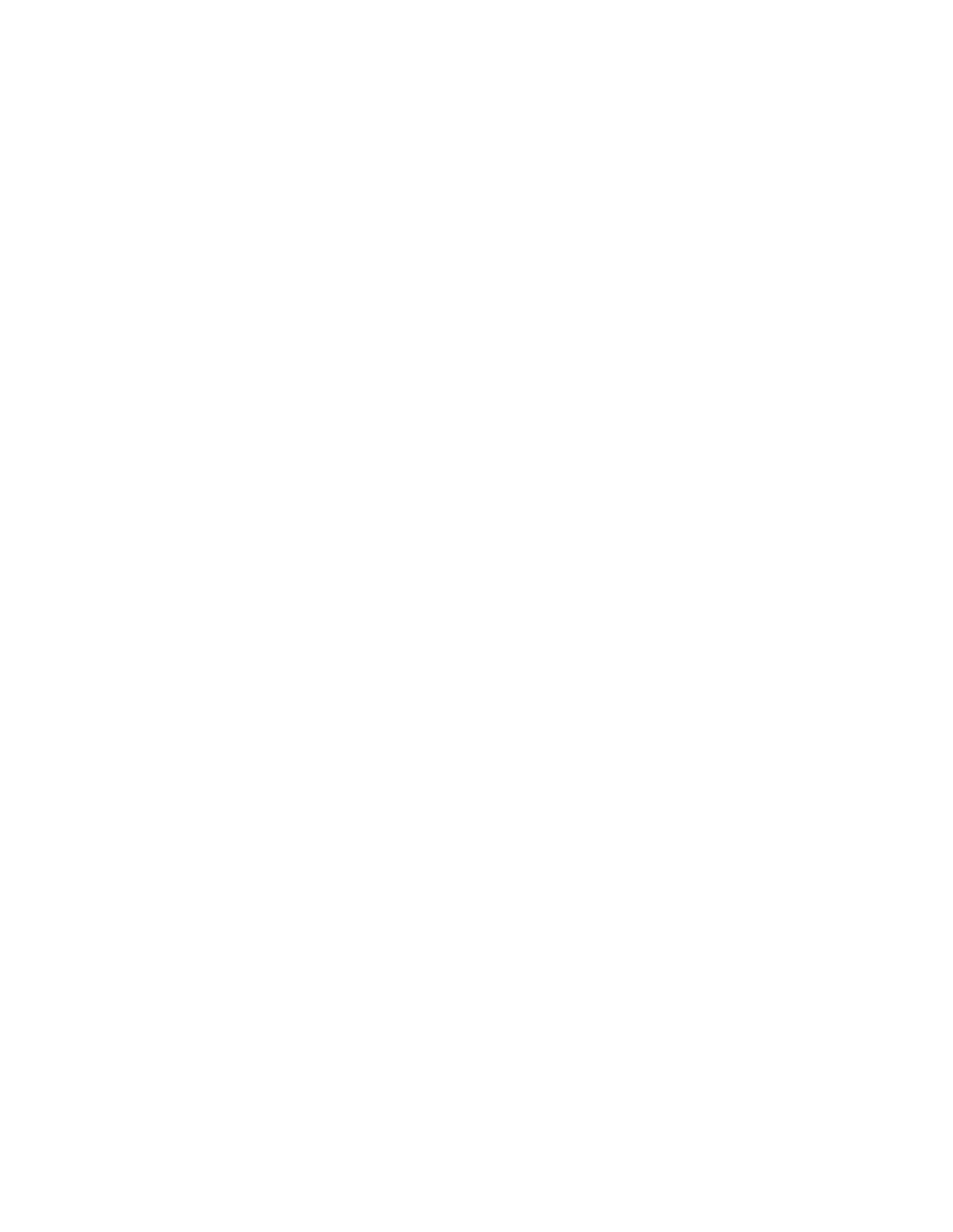# **I. Portfolio Overview, Profile**

| Portfolio:          | Berkshire Hathaway        |
|---------------------|---------------------------|
| Firm Type:          | <b>Investment Company</b> |
| Portfolio Date:     | 2018-03-31                |
| 13D/13G Date:       | 2018-06-11                |
| Number of Stocks:   | 46                        |
| Equity Value:       | \$188.94 Billion          |
| Number of New Buys: | 0                         |
| Q/Q Turnover:       | $0\%$                     |
|                     |                           |

### **Portfolio Overview**

#### **Profile**

Warren Buffett is the most respected and successful investor in history. Buffett has been called "The Oracle of Omaha" for his impressive investing prowess. As of September 2007, he was the third richest person in the world. Buffett studied under the legendary Benjamin Graham at Columbia University. Graham had a major impact on Buffett's life and investment strategies. Buffett is Chairman of the miraculous Berkshire Hathaway, which he built from a textile company into a major corporation with a market cap in excess of \$200 billion. Under Buffett's leadership, Berkshire shares averaged a 21.4% compounded annual gain in per-share book value from 1965-2006.

### **Investing Philosophy**

Warren Buffett follows a value investing strategy that is an adaptation of Benjamin Graham's approach. His investment strategy of discipline, patience and value consistently outperforms the market and his moves are followed by thousands of investors worldwide. Buffett seeks to acquire great companies trading at a discount to their intrinsic value, and to hold them for a long time. He will only invest in businesses that he understands, and always insists on a margin of safety. Regarding the types of businesses Berkshire likes to purchase, Buffett stated, "We want businesses to be one (a) that we can understand; (b) with favorable long-term prospects; (c) operated by honest and competent people; and (d) available at a very attractive price."

## **II. Performance of Berkshire Hathaway Book Value**

| Year                         | Return (%)         | S&P 500 (%)        | Excess Gain (%)           |
|------------------------------|--------------------|--------------------|---------------------------|
| 2017                         | 22.97              | 21.71              | 1.3                       |
| 2016                         | 10.7               | 11.99              | $-1.3$                    |
| 2015                         | 6.4                | 1.24               | 5.2                       |
| 2014                         | 8.3                | 13.47              | $-5.2$                    |
| 2013                         | 18.2               | 32.3               | $-14.1$                   |
| 5-Year Cumulative (Average)  | 85.4 (13.1%/year)  | 107.2 (15.7%/year) | $-21.8$ ( $-2.6\%$ /year) |
| 2012                         | 14.4               | 15.99              | $-1.6$                    |
| 2011                         | 4.6                | 1.9                | 2.7                       |
| 2010                         | 13                 | 15.05              | $-2.1$                    |
| 2009                         | 19.8               | 26.35              | $-6.6$                    |
| 2008                         | $-9.6$             | $-36.79$           | 27.2                      |
| 10-Year Cumulative (Average) | 171.5 (10.5%/year) | 125 (8.4%/year)    | 46.5 (2.1%/year)          |
| 2007                         | 11                 | 5.14               | 5.9                       |
|                              |                    |                    |                           |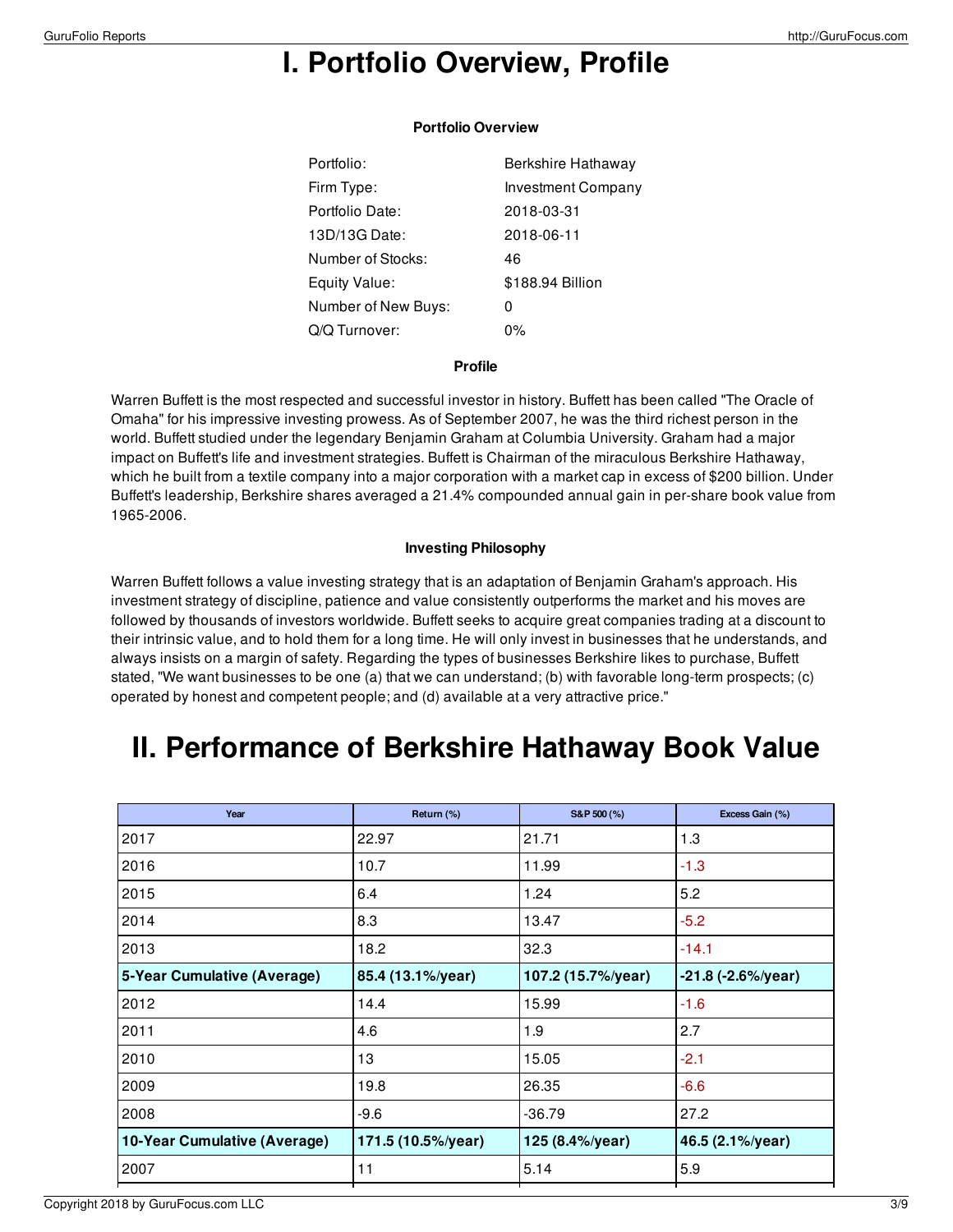| GuruFolio Reports            |                      |                     | http://GuruFocus.com |
|------------------------------|----------------------|---------------------|----------------------|
| 2006                         | 18.4                 | 15.85               | 2.5                  |
| 2005                         | 6.4                  | 4.83                | 1.6                  |
| 2004                         | 10.5                 | 10.7                | $-0.2$               |
| 2003                         | 21                   | 28.19               | $-7.2$               |
| 15-Year Cumulative (Average) | 407.6 (11.4%/year)   | 307.7 (9.8%/year)   | 99.9 (1.6%/year)     |
| 2002                         | 10                   | $-21.58$            | 31.6                 |
| 2001                         | $-6.2$               | $-11.76$            | 5.6                  |
| 2000                         | 6.5                  | $-9.75$             | 16.2                 |
| 1999                         | 0.5                  | 20.4                | $-19.9$              |
| 1998                         | 48.3                 | 28.7                | 19.6                 |
| 20-Year Cumulative (Average) | 731.4 (11.2%/year)   | 294.5 (7.1%/year)   | 436.9 (4.1%/year)    |
| 1997                         | 34.1                 | 33.47               | 0.6                  |
| 1996                         | 31.8                 | 22.49               | 9.3                  |
| 1995                         | 43.1                 | 38.04               | 5.1                  |
| 1994                         | 13.9                 | 0.4                 | 13.5                 |
| 1993                         | 14.3                 | 10.08               | 4.2                  |
| 25-Year Cumulative (Average) | 2637.6 (14.2%/year)  | 883.9 (9.6%/year)   | 1753.7 (4.6%/year)   |
| 1992                         | 20.3                 | 7.62                | 12.7                 |
| 1991                         | 39.6                 | 30.47               | 9.1                  |
| 1990                         | 7.4                  | $-3.1$              | 10.5                 |
| 1989                         | 44.4                 | 31.69               | 12.7                 |
| 1988                         | 20.1                 | 16.61               | 3.5                  |
| 30-Year Cumulative (Average) | 8463.1 (16%/year)    | 1955.8 (10.6%/year) | 6507.3 (5.4%/year)   |
| 1987                         | 19.5                 | 5.1                 | 14.4                 |
| 1986                         | 26.1                 | 18.6                | $7.5$                |
| 1985                         | 48.2                 | 31.6                | 16.6                 |
| 1984                         | 13.6                 | 6.1                 | $7.5\,$              |
| 1983                         | 32.3                 | 22.4                | 9.9                  |
| 35-Year Cumulative (Average) | 28640.9 (17.6%/year) | 4279.5 (11.4%/year) | 24361.4 (6.2%/year)  |
| 1982                         | 40                   | 21.4                | 18.6                 |
|                              | 31.4                 | $-5$                | 36.4                 |
| 1981                         |                      |                     |                      |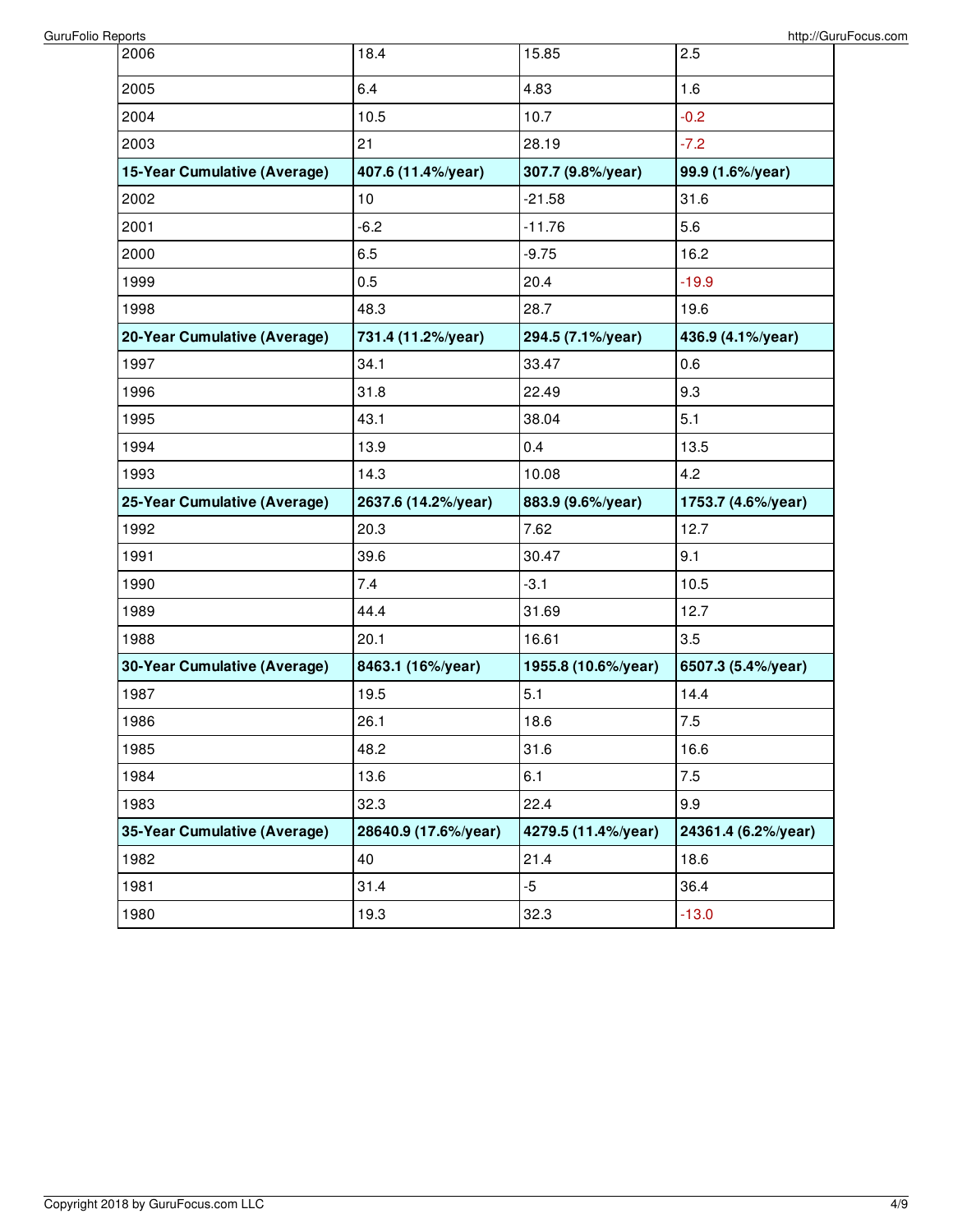

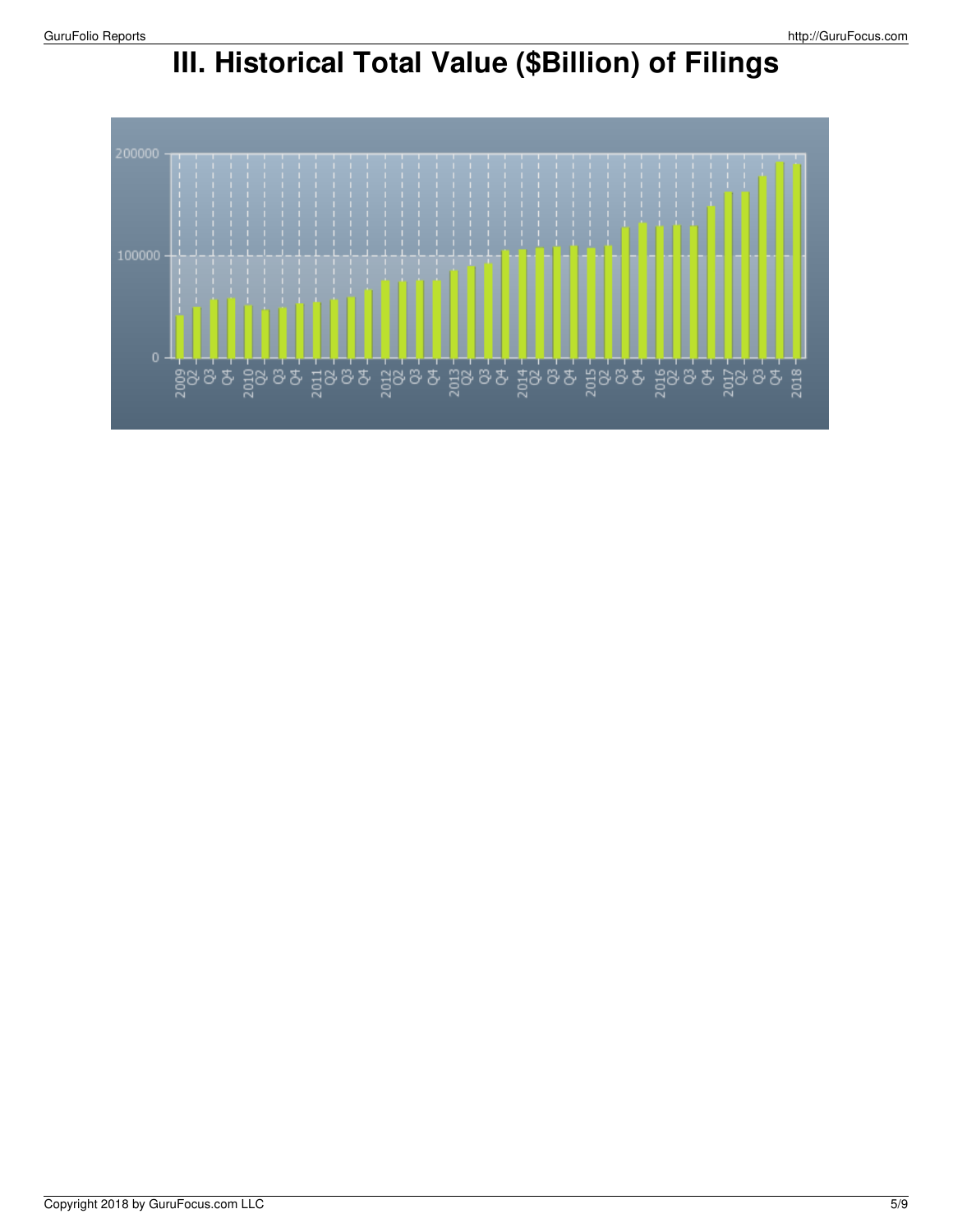# **IV. Industry/Sector Overview**



# **V. Industry/Sector Shift in Past 12 Months**

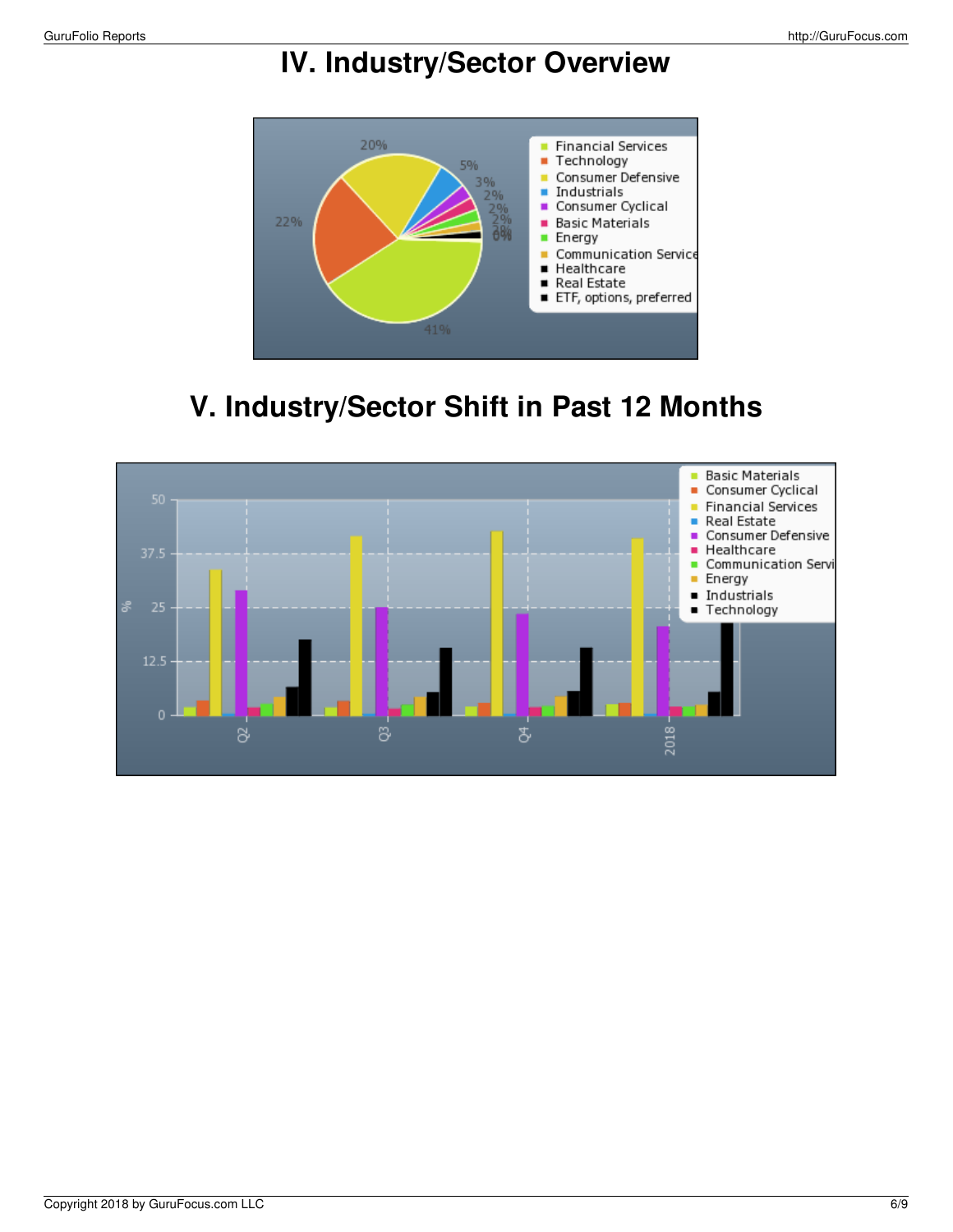# **VI. Top Holdings (Up to 25)**

These are the top holdings of Warren Buffett as of 2018-03-31 in the order of significance.

| <b>Ticker</b>             | Company                         | <b>Shares</b><br>(1000) | Value<br>(SMil) | Weighting<br>$(%) \downarrow$ | Share # Change from Last<br>Period | <b>Current Price</b><br>$($ \$) | <b>Price Change Since Quarter</b><br>End (%) |
|---------------------------|---------------------------------|-------------------------|-----------------|-------------------------------|------------------------------------|---------------------------------|----------------------------------------------|
| <b>AAPL</b>               | Apple Inc                       | 239,568                 | 40,195          | 21.27%                        | $+44.90\%$                         | 191.23                          | 14.0%                                        |
| <b>WFC</b>                | Wells Fargo & Co                | 456,513 23,926 12.66%   |                 |                               | $-0.38%$                           | 55.51                           | 5.9%                                         |
| <b>BAC</b>                | Bank of America Corporation     | 679,000                 |                 | 20,363 10.78%                 |                                    | 30.06                           | 0.2%                                         |
| <b>KHC</b>                | The Kraft Heinz Co              | 325,635 20,284          |                 | 10.74%                        |                                    | 59.88                           | $-3.9%$                                      |
| <b>KO</b>                 | Coca-Cola Co                    | 400,000                 | 17,372          | 9.19%                         |                                    | 44.13                           | 1.6%                                         |
| <b>AXP</b>                | American Express Co             | 151,611   14,142        |                 | 7.48%                         |                                    | 101.20                          | 8.5%                                         |
| <b>USB</b>                | US Bancorp                      | 90,848                  | 4,588           | 2.43%                         | $+4.35%$                           | 51.45                           | 1.9%                                         |
| <b>PSX</b>                | Phillips 66                     | 45,690                  | 4,383           | 2.32%                         | $-43.38%$                          | 117.02                          | 22.0%                                        |
| <b>MCO</b>                | Moody's Corporation             | 24,670                  | 3,979           | 2.11%                         |                                    | 177.82                          | 10.2%                                        |
| B <sub>K</sub>            | Bank of New York Mellon Corp    | 62,191                  | 3,205           | 1.7%                          | $+2.26%$                           | 57.70                           | 12.0%                                        |
| <b>DAL</b>                | Delta Air Lines Inc             | 53,599                  | 2,938           | 1.55%                         | $+0.92%$                           | 54.89                           | 0.1%                                         |
| $\underline{\mathsf{GS}}$ | Goldman Sachs Group Inc         | 10,960                  | 2,760           | 1.46%                         |                                    | 234.09                          | $-7.1%$                                      |
| <b>LUV</b>                | Southwest Airlines Co           | 47,659                  | 2,730           | 1.44%                         |                                    | 50.98                           | $-11.0%$                                     |
| <b>CHTR</b>               | Charter Communications Inc      | 8,223                   | 2,559           | 1.35%                         | $-3.14%$                           | 283.06                          | $-9.0%$                                      |
| <b>DVA</b>                | DaVita Inc                      | 38,566                  | 2,543           | 1.35%                         |                                    | 72.11                           | 9.4%                                         |
| <u>AAL</u>                | American Airlines Group Inc     | 46,000                  | 2,390           | 1.27%                         |                                    | 44.16                           | $-15.0%$                                     |
| <b>MON</b>                | Monsanto Co                     | 18,970                  | 2,214           | 1.17%                         | $+62.02%$                          | 127.95                          | 9.6%                                         |
| <b>UAL</b>                | United Continental Holdings Inc | 27,706                  | 1,925           | 1.02%                         | $-1.79%$                           | 72.15                           | 3.9%                                         |
| GM                        | General Motors Co               | 50,000                  | 1,817           | 0.96%                         |                                    | 44.85                           | 23.4%                                        |
| <b>USG</b>                | <b>USG Corp</b>                 | 39,002                  | 1,576           | 0.83%                         |                                    | 43.04                           | 6.5%                                         |
| <b>VRSN</b>               | VeriSign Inc                    | 12,953                  | 1,536           | 0.81%                         |                                    | 137.90                          | 16.3%                                        |
| <b>LSXMK</b>              | Liberty Sirius XM Group         | 31,091                  | 1,270           | 0.67%                         |                                    | 45.86                           | 12.3%                                        |
| $\underline{\mathsf{v}}$  | Visa Inc                        | 10,562                  | 1,263           | 0.67%                         |                                    | 133.91                          | 11.9%                                        |
| <b>MTB</b>                | M&T Bank Corp                   | 5,382                   | 992             | 0.53%                         |                                    | 175.78                          | $-4.7%$                                      |
| $\underline{MA}$          | Mastercard Inc                  | 4,935                   | 864             | 0.46%                         |                                    | 198.49                          | 13.3%                                        |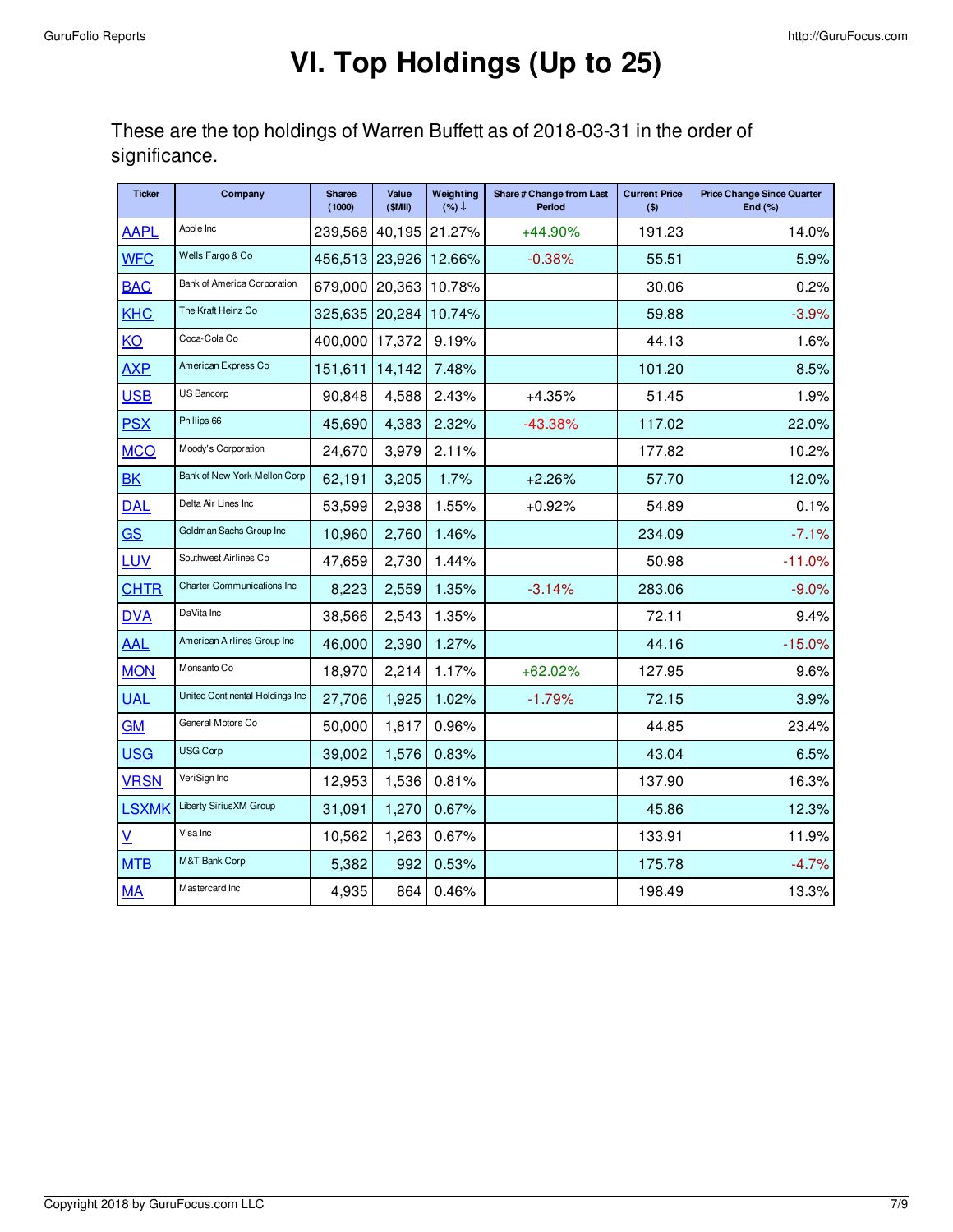# **VII. Top Purchases of Warren Buffett**

These are the top purchases of Warren Buffett as of 2018-03-31 in the order of significance.

| <b>Ticker</b>             | Company                            | <b>Current Shares</b><br>(1000) | Value<br>(SMil) | Impact to<br>Portfolio $(\%) \downarrow$ | Share # Change from<br><b>Last Period</b> | Average<br>Cost | Current<br>Price (\$) | Price<br>Change(%) |
|---------------------------|------------------------------------|---------------------------------|-----------------|------------------------------------------|-------------------------------------------|-----------------|-----------------------|--------------------|
| <b>AAPL</b>               | Apple Inc                          | 239,568 45,813                  |                 | 6.59%                                    | Add 44,90%                                | \$172.19        | \$191.23              | 11.1%              |
| <b>MON</b>                | Monsanto Co                        | 18,970                          | 2.427           | 0.45%                                    | Add 62.02%                                | \$120.33        | \$127.95              | 6.3%               |
| <b>TEVA</b>               | Teva Pharmaceutical Industries Ltd | 40,540                          | 940             | 0.2%                                     | Add 114.77%                               | \$19.52         | \$23.19               | 18.8%              |
| <b>USB</b>                | <b>US Bancorp</b>                  | 90,848                          | 4.674           | 0.1%                                     | Add 4.35%                                 | \$54.7          | \$51.45               | $-5.9%$            |
| $\underline{\mathsf{BK}}$ | Bank of New York Mellon Corp       | 62,191                          | 3,588           | 0.04%                                    | Add 2.26%                                 | \$55.65         | \$57.70               | 3.7%               |
| <b>DAL</b>                | Delta Air Lines Inc                | 53,599                          | 2,942           | 0.01%                                    | Add 0.92%                                 | \$55.16         | \$54.89               | $-0.5%$            |

# **VIII. Top Sales of Warren Buffett**

These are the top sales of Warren Buffett as of 2018-03-31 in the order of significance.

| <b>Ticker</b> | Company                              | <b>Current Shares</b><br>(1000) | Value<br>(SMil) | Impact to<br>Portfolio $(\%) \downarrow$ | Share # Change from<br><b>Last Period</b> | Average<br>Cost | Current<br>Price (\$) | Price<br>$Change(\%)$ |
|---------------|--------------------------------------|---------------------------------|-----------------|------------------------------------------|-------------------------------------------|-----------------|-----------------------|-----------------------|
| <b>PSX</b>    | Phillips 66                          | 45,690                          | 5,347           | $-1.85%$                                 | Reduce - 43.38%                           | \$97.34         | \$117.02              | 20.2%                 |
| <b>IBM</b>    | International Business Machines Corp | 0                               | 0               | $-0.16%$                                 | Sold Out                                  | \$158.26        | \$146.58              | $-7.4\%$              |
| <b>VRSK</b>   | Verisk Analytics Inc                 | 285                             | 31              | $-0.07\%$                                | Reduce - 81.79%                           | \$99.82         | \$108.94              | 9.1%                  |
| <b>CHTR</b>   | <b>Charter Communications Inc.</b>   | 8.223                           | 2,328           | $-0.05%$                                 | Reduce - 3.14%                            | \$351.59        | \$283.06              | $-19.5%$              |
| <b>WFC</b>    | Wells Fargo & Co                     | 456.513                         | 25.341          | $-0.05%$                                 | Reduce - 0.38%                            | \$59.4          | \$55.51               | $-6.5%$               |
| LBTYA         | Liberty Global PLC                   | 18,206                          | 541             | $-0.04%$                                 | Reduce - 9.78%                            | \$34.55         | \$29.72               | $-14.0%$              |
| <b>GHC</b>    | Graham Holdings Co                   | 0                               | 0               | $-0.03%$                                 | Sold Out                                  | \$586.93        | \$600.55              | 2.3%                  |
| <b>UAL</b>    | United Continental Holdings Inc.     | 27.706                          | 1.999           | $-0.02%$                                 | Reduce - 1.79%                            | \$69.09         | \$72.15               | 4.4%                  |
| <b>SNY</b>    | Sanofi SA                            | 3,701                           | 145             | $-0\%$                                   | Reduce - 4.58%                            | \$41.61         | \$39.28               | $-5.6\%$              |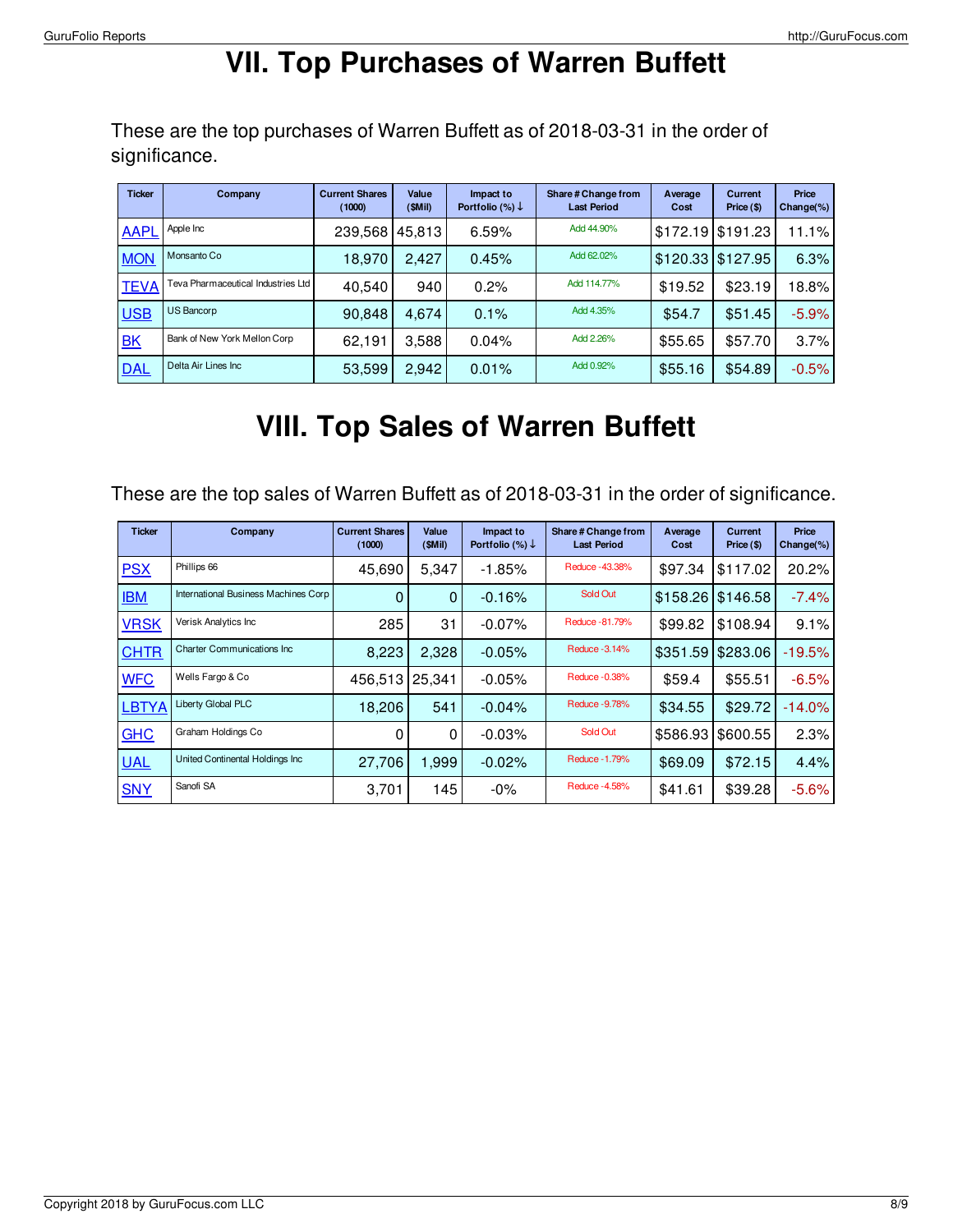# **IX. International Stocks**

| <b>Ticker</b>             | Company                            | <b>Country/Region</b> | <b>Shares</b><br>(1000) | Value (\$Mil) | Weighting as of 2018-03-31<br>(%) | Share # Change from Last<br>Period |
|---------------------------|------------------------------------|-----------------------|-------------------------|---------------|-----------------------------------|------------------------------------|
| <b>SNY</b>                | Sanofi SA                          | France                | 0.0                     | 153,999.1     | 0.08%                             | $-4.58%$                           |
| <b>TEVA</b>               | Teva Pharmaceutical Industries Ltd | Israel                | 0.0                     | 791,335.2     | 0.37%                             | $+114.77\%$                        |
| <b>AAPL</b>               | Apple Inc                          | <b>USA</b>            | 0.01                    | 41,251,151.3  | 21.27%                            | $+44.90\%$                         |
| <b>WFC</b>                | Wells Fargo & Co                   | <b>USA</b>            | 0.0                     | 27,116,887.4  | 12.66%                            | $-0.38%$                           |
| <b>BAC</b>                | Bank of America Corporation        | <b>USA</b>            | 0.0                     | 21,313,809.6  | 10.78%                            |                                    |
| $\underline{KO}$          | Coca-Cola Co                       | <b>USA</b>            | 0.0                     | 17,967,999.3  | 9.19%                             |                                    |
| <b>AXP</b>                | American Express Co                | <b>USA</b>            | 0.0                     | 14,685,012.5  | 7.48%                             |                                    |
| <b>USB</b>                | <b>US Bancorp</b>                  | <b>USA</b>            | 0.0                     | 4,969,370.4   | 2.43%                             | $+4.35%$                           |
| <b>MCO</b>                | Moody's Corporation                | <b>USA</b>            | 0.0                     | 3,993,790.3   | 2.11%                             |                                    |
| $\underline{\mathsf{BK}}$ | Bank of New York Mellon Corp       | <b>USA</b>            | 0.0                     | 3,460,954.2   | 1.7%                              | $+2.26%$                           |

These are the international stocks in the portfolio of Warren Buffett.